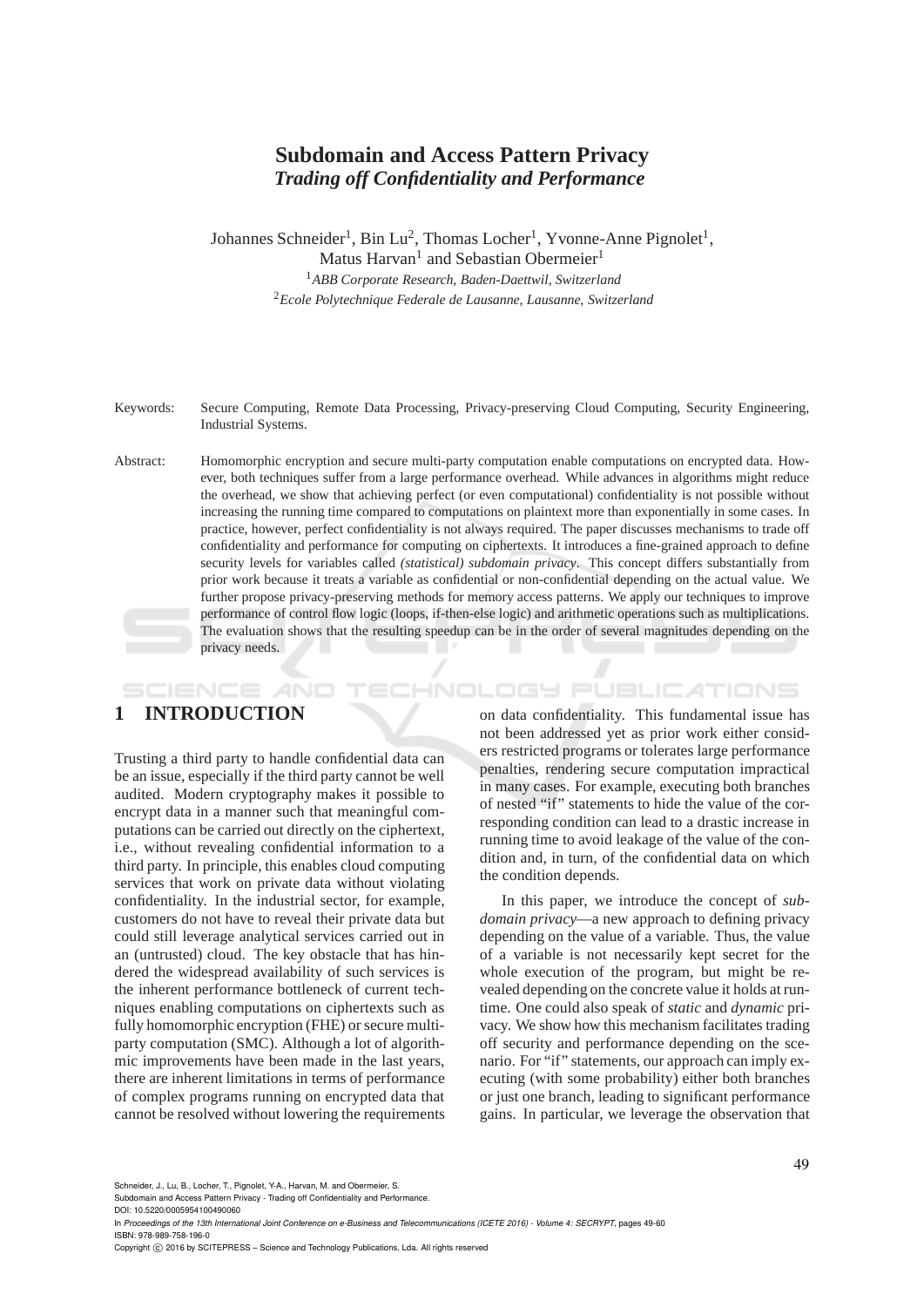for a variable holding a value of some (large) domain of values, the (needed) confidentiality often depends on the actual value of the variable. Rather than declaring the variable to be confidential for its entire domain of values, only a certain set of values is treated as confidential. As a result, we can even disclose the value of the variable if it is not part of the confidential set of values. Subdomain privacy enables the system to select algorithms at run-time that work on nonconfidential data and thus are significantly faster than their counterparts operating on encrypted data only.

For example, an industrial plant hosts control devices that operate on sensor data. Optimization algorithms analyze control actions based on sensor values for immediate control but also for long-term improvement. In a typical scenario, sensor values in a normal range often do not need to be kept confidential since this information and the corresponding control operations might be considered common knowledge. However, the control actions and sensor data dealing with abnormal cases is often based on long-term experience of the control system vendor that is hard to obtain, and thus should be kept confidential.

Another example are medical records for rare diseases. The privacy of patients suffering from a disease should be protected and their medical records should be kept confidential. Examination data of healthy patients should in principle be kept confidential as well but it is generally much less sensitive. Thus, rather than not ensuring any confidentiality at all, one might selectively encrypt or decrypt variables depending on the actual content of a variable. For example, we might process all data of sick persons in an encrypted manner and all others as plaintexts. However, it might also be valuable to operate only on some healthy patients in a non-encrypted manner. For example, assume that we investigate upon 100 health records of people from a mid-sized company. If there is one sick person then just one record would be kept encrypted and all other 99 records are unencrypted. Thus, given the complete list of 100 people and those 99 that are treated as plaintexts, one will easily identify the one sick person, although her health record is encrypted.

In this work, we formalize these ideas and concerns and provide a multitude of examples for which the developed concepts are applicable and also demonstrate how these concepts can be used. We also give an evaluation using a recent multi-party scheme showing that, depending on the scenario, performance improvements of several orders of magnitude are possible.

#### **1.1 Contributions**

In short, the *contributions* of this work are the following. We introduce the notion of sub-domain privacy, a new concept for trading off confidentiality and performance. Moreover, we discuss practically relevant applications of this concept. In addition, we propose methods to prevent an attacker from exploiting memory access patterns to derive insights about the data and computation. Finally, we experimentally evaluate our concepts on selected applications.

#### **1.2 Outline**

In Section 2, we describe the overall setup including a threat model. Impossibility results showing that achieving perfect (or computational) security might prove infeasible due to a theoretically unbounded increase in running time are presented in Section 3. Section 4 introduces the concept of subdomain privacy and Section 5 dicusses applications thereof. Our approach to achieve access pattern privacy is presented in Section 6. Section 7 provides an evaluation of these concepts. Related work is discussed in Section 8 and Section 9 concludes the paper.

# **2 THREAT AND COMPUTATIONAL MODEL**

We consider a client-server setting. The client encrypts data and transmits encrypted data to a server in case of homomorphic encryption. In case of secure multi-party computation (SMC), the client transmits keys and encrypted values to a set of servers, such that no server on its own can decrypt any ciphertext. Although the client might be involved in the computation, the client should perform as few operations as possible on the data aside from the initial encryption. We consider passive attackers that cannot alter any values but they can monitor computations, memory (values of memory cells and access patterns), and data stored (at the third party). Furthermore, the attackers can measure the execution time of the computations. We assume that the cryptographic schemes used, are strong enough so that an attacker cannot break the encryption (for reasonable key lengths) without access to the decryption key. For SMC we assume that the system is secure as long as no two parties collude. We also assume that an attacker has knowledge about input distributions to pograms, ie. for a function  $f(x)$ that should be evaluated on encrypted inputs *x* the attacker knows the distribution of the plaintexts used to call function *f* .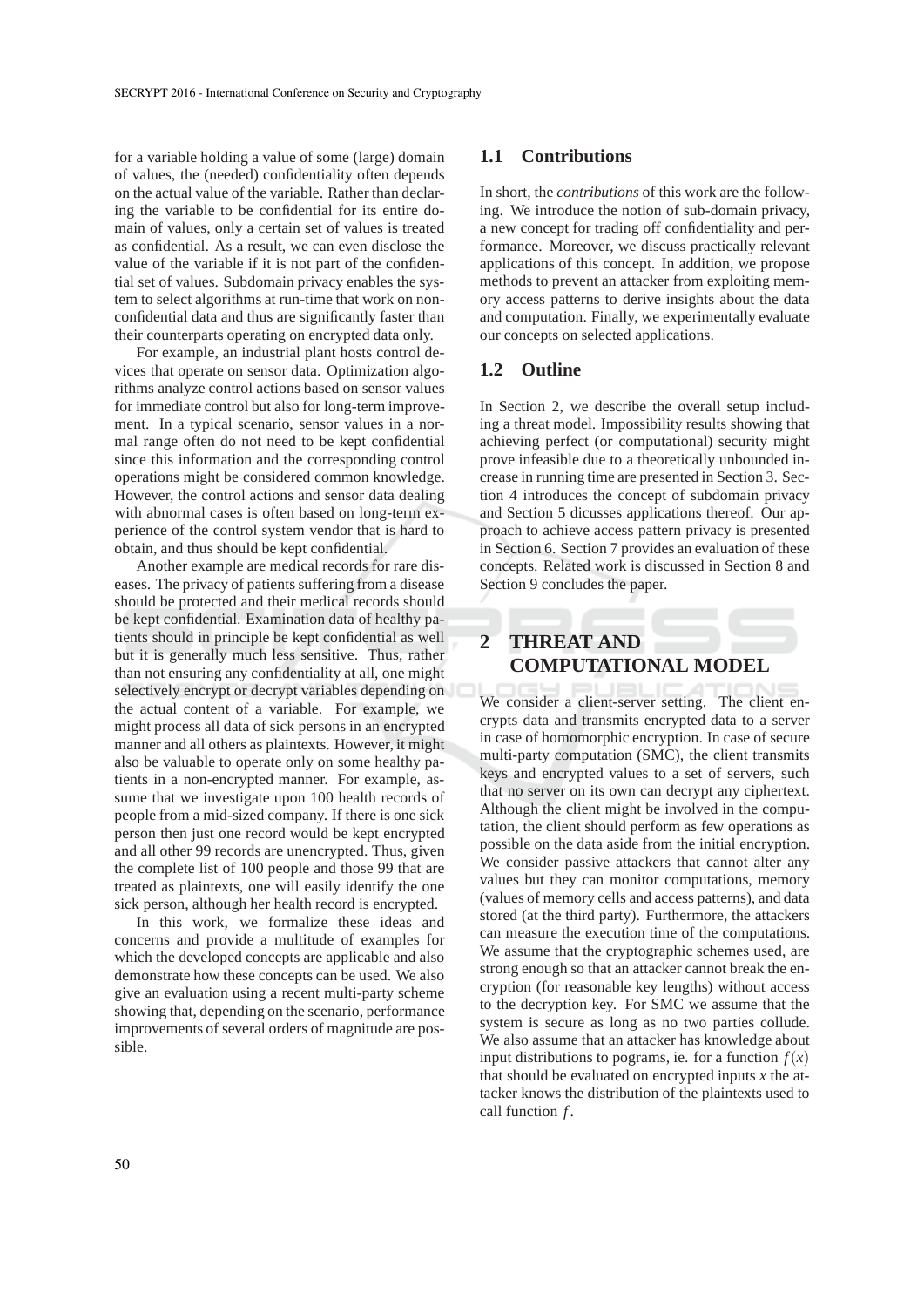## **3 IMPOSSIBILITY RESULTS**

In this section, we provide general statements with respect to the overhead that comes with keeping input and output confidential.

Computation on encrypted data (performed by some program) achieves *perfect security (confidentiality)* if an attacker with capabilities as described in Section 2 cannot guess the plaintext value of the encrypted input and output values of the program with a probability higher than someone could guess by observing just the encrypted input and output values. Thus, the attacker gains no additional knowledge about the encrypted data through the execution of the program. The following theorem states that guaranteeing perfect secrecy can be costly.

**Theorem 1.** *For some deterministic programs, any possible trace (branch) of the program must be executed in order to achieve perfect security.*

*Proof.* Consider a program for which every "if" condition depends on a secret input value. Assume that an "if" condition is evaluated and only one of the two possible branches is executed. An attacker observing that a branch is not executed gets to know the outcome of the condition, which in turn leaks information upon the input.  $\Box$ 

A trace for a specific input manifests itself also in its memory access pattern. Thus, Theorem 1 also applies to memory locations.

**Corollary 1.** *For some programs, all memory locations that could be accessed by one of the feasible inputs must be accessed for any given input in order to achieve perfect security.*

If there is an *n*-fold nested "if" statement, Theorem 1 says that potentially all 2*<sup>n</sup>* branches may have to be executed. Naturally, executing all branches can lead to an exponential increase of the running time. However, the running time may even increase much more in the worst case.

**Theorem 2.** *There are deterministic programs that must run at least as long as it takes to execute the input that maximizes its running time in order to achieve perfect security.*

*Proof.* Let the maximal time of the program be *tmax* and assume that it occurs for input values *I*. If the execution time is less than *tmax*, the attacker can deduce that the input was distinct from *I*. П

Since the running time for some inputs may be arbitrarily larger than for the actual input(s), the running time of a program guaranteeing perfect security can be arbitrarily larger than the running time of the unsecured version.

## **4 SUBDOMAIN PRIVACY**

A variable is typically seen as either confidential or non-confidential, independent of the actual value it stores. A variable *v* might store a value  $val(v) \in D$ of a large domain *D*. For instance, a 32-bit integer *variable <i>v* has *val*(*v*) ∈ [−(2<sup>31</sup>), 2<sup>31</sup> − 1]. In many application scenarios revealing the value of a variable or parts of it might be tolerable for some values of the domain, but not for all. For temperature measurements, it might be tolerable to disclose a measured value if the temperature is within a certain "normal" range say [0,100] degrees but not if it is outside of this range. To capture such characteristics, we introduce the general notion of subdomain privacy. It enables the refinement of a variable's confidentiality requirements. Refining security constraints makes it possible to employ fast algorithms operating on non-encrypted data for certain values (or parts of a value).

The examples above lead to a conditional confidentiality definition, where confidentiality is only ensured if a value is in a certain set of values. More formally:

**Definition 1** (Subdomain Privacy (with respect to*C*))**.** *A variable v with val*( $v$ )  $\in$  *D is subdomain private with respect to a set of values*  $C \subseteq D$  *if given that*  $val(v) \in C$  *an attacker cannot do better than guessing val*(*v*) *with probability*  $1/|C|$ *. We write DOM*(*v*,*C*).

The definition implies that  $val(v)$  is perfectly secure for  $C = D$ . One might also say that the variable *v* is perfectly secure with respect to *C*, meaning that we reveal whether  $val(v)$  is in C or not but nothing else about  $val(v)$  if the value lies in *C*. In practical terms this means that given an encrypted variable  $v \in D$ , e.g. as input, we can (often) check at the beginning of the program if  $val(v) \in C$ . If so, we must keep the value of *v* encrypted, otherwise computations can be done using its plaintext. The set *C* can itself be kept secret. Under the assumption that over time a variable *v* takes all values in *D*, keeping *C* encrypted adds no value, since *C* can be inferred as being all values that have not been observed in plaintext.

The concept of subdomain privacy must be applied with great care, since it might lead to information leakage of confidential variables. The first problem arises if in the beginning it seems that we can reveal *v* because *val*(*v*)  $\notin C$ , but later  $\nu$  is assigned a value in  $C$ . More precisely, say in the beginning  $v := x_0 \notin C$ . At some later point in time, *v* is assigned the value  $x_1 \in C$ . If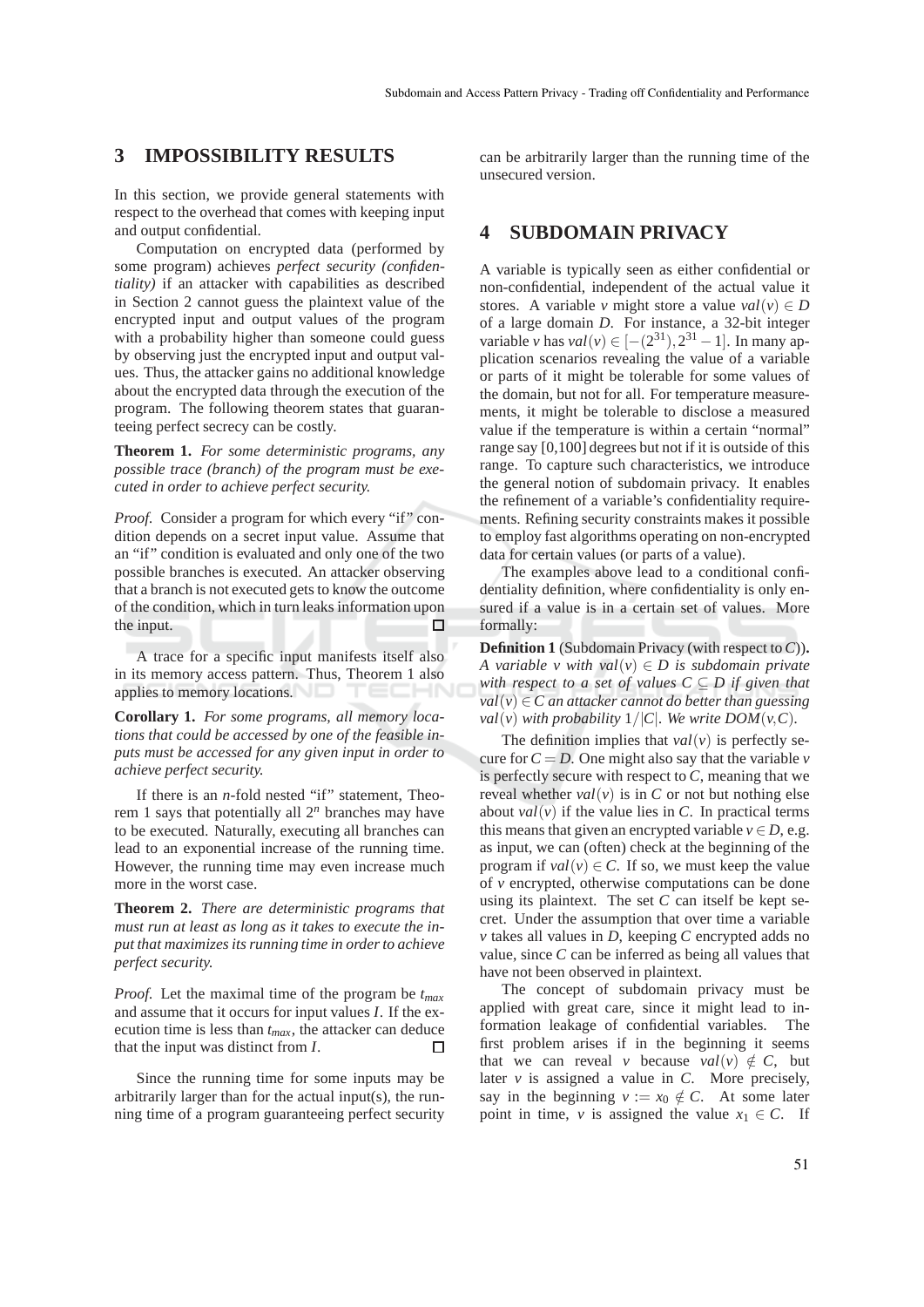there is any dependency between  $x_0$  and  $x_1$ , i.e.,  $prob(v = x_1 | v = x_0 \text{ before}) \neq prob(v = x_1)$ , then we must keep *v* encrypted throughout the computation. A concrete example where we have this dependency would be  $if(v = x_0)$   $v := x_1$ . This principle of dependency (or confidentiality propagation) also extends to any other variables *w* and their values on which the assignment to *v* might depend. If a variable *v* is read only, this problem does not arise.

It may often not be possible to disclose whether  $v \notin D$  (with certainty). For instance, assume a system reveals data of all healthy patients of a hospital as plaintext for research purposes, ie. these could be patients coming for routine checkups. It keeps all other patient information confidential. Then, knowing that someone is a patient and whether or not its data is encrypted, makes it possible to determine whether or not this person is healthy. In order to at least ensure statistical security, we can disclose whether a person is healthy, i.e.  $val(v) \notin D$ , only with some probability. In our example, we could reveal the data of a healthy patient with a 90% rather than a 100% probability. Therefore, the information of all sick patients as well as 10% of all healthy patients are treated confidentially. Assume that 0.1% of patients have a rare disease. Then, knowing that the information of a person is treated confidentially, still ensures some degree of statistical security. As we shall see later in detail, if a person is treated confidentially there is only about 1% chance that this person is actually having the rare disease. An attacker cannot gain more certainty about the health status given all underlying primitives are perfectly secure.

Therefore, as before we want to conceal what value a variable stores given that this value is from some set of values. In addition, we also do not want to reveal with certainty whether the variable has any of the values of this set or not. We provide statistical security for the information whether a value *v* is in *C*. *Statistical subdomain privacy* is formally defined as follows.

**Definition 2** (Statistical Subdomain Privacy (with respect to membership in *C*))**.** *A variable v with assigned fixed value val*( $v$ )  $\in$  *D is statistically subdomain private with respect to membership in C if v is subdomain private with respect to C and we reveal a val*(*v*)  $\notin C$  *with probability at most p<sub>S</sub>*  $\in$  [0,1]*. We write*  $STATDOM(v, C, p_S)$ *.* 

Note by definition, we have that subdomain privacy equals subdomain privacy, if we reveal the result  $v \notin C$  with probability one, i.e. *STATDOM* $(v, C, 1) =$ *DOM*(*v*,*C*). If we never reveal whether  $v \notin C$ , i.e. we use  $STATDOM(v, C, 0)$  then *v* must always be

treated confidentially, even for a value that is not in *C*. The probability that an attacker can guess whether  $v \in C$  given that it observed that a value *v* is treated confidentially, depends on the probability distribution of values  $val(v) \in D$ , in particular,  $prob(val(v) \in D)$ *C*). In the simplest case, if all values have to be treated confidentially, i.e.  $prob(val(v) \in C)$ , an attacker can trivially guess whether  $val(v) \in C$ . Using statistical subdomain privacy in addition to the fraction the probability that a value is encrypted is given  $\forall$  *by prob(val(v)*  $\in C$ ) + *prob(val(v)*  $\notin C$ )) · (1 – *p<sub>s</sub>*). Thus, an attacker can guess  $prob(val(v) \in C)$  for *STATDOM*( $v, C, p_S$ ) with at most the following probability:

$$
p(Guess val(v) \in C)
$$
  
\n
$$
\leq \frac{prob(val(v) \in C)}{prob(val(v) \in C) + prob(val(v) \notin C) \cdot (1 - ps)}
$$

For illustration, let us look at the previous example. Assume that 0.1% of all persons have a rare disease, ie. probability  $prob(val(v) \in C) = 0.001$  and we disclose whether a person is healthy with 90%, ie. probability  $p<sub>S</sub> = 0.9$ . In this case, an attacker can guess whether a variable that remains encrypted holds data of a person with a rare disease with only about 1%, ie. *p*(Guess *val*(*v*)  $\in$  *C*) = 0.0099. From a practical perspective the question arises what happens, if a variable *v* is assigned different values throughout the execution of a program. For instance, for  $v := x$ and later  $v := y$ , should we ensure that one cannot guess whether  $x \in C$  or  $y \in C$  with probability p, i.e. *prob*(Guess  $x \in C \vee y \in C$ )  $\leq p$  or is it sufficient to ensure that no individual assignment can be guessed with probability *p*, i.e.  $prob(G \text{}{\text{cess}} \ x \in C) \leq p$  and *prob*(Guess  $y \in C$ )  $\leq p$ ? Clearly, the first condition provides better security. However, it might also limit the usefulness of statistical subdomain privacy, i.e. assume we have *prob*(Guess  $x \in C$ ) = *p* then we have essentially reached the maximum amount of information to be disclosed for the variable, thus starting from the second assignment we must always hide the fact whether the value is in the confidential set. The above definition of subdomain privacy, only focuses on the case, when the variable is assigned once. We advocate the scenario that after every assignment to  $\nu$  we might leak its value with probability *p* .

Next, we discuss how to check for membership  $val(v) \in C$  and present an efficient way to define sets *C* based on ranges. Subsequently, we show in more detail what computations are necessary to ensure statistical security.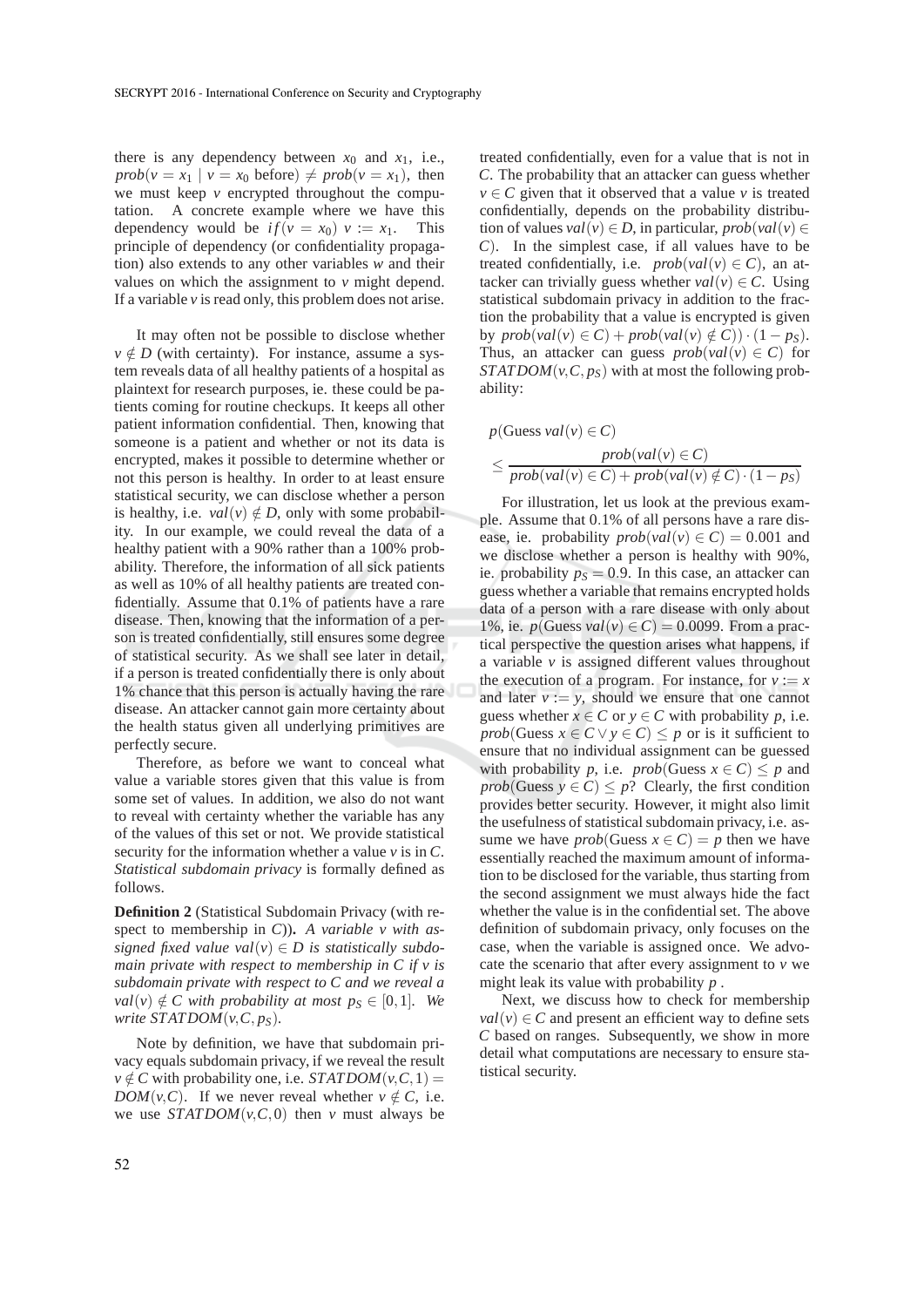#### **4.1 Range Partitioning**

In principle, the set of values  $C \subseteq D$  for which confidentiality has to be ensured can be defined arbitrarily. However, computing whether  $val(v) \in C$  can introduce significant overhead depending on the structure of *C*. Therefore, we focus on defining *C* based on continuous ranges that allow for efficient membership computation  $val(v) \in C$ . We assume that an ordering is defined on the domain *D*, i.e., for  $a, b \in D$  we can compute  $a \leq b$ . Two ways to define partitionings are:

- Domain range partitioning: Let a subdomain range  $C_r$  be a (continuous) range of values  $C_r =$  $[c_0, c_1]$  with  $c_0, c_1 \in D$ .
- Value range partitioning: Consider a value  $a \in D$ . Let  $a = (a_{n-1}|a_{n-2}|...|a_0)$  be the splitting of *a* into *n* parts. A value range partitioning  $C_v = [c_0, c_1]$ based on a part *j* is given by all values  $a \in D$  such that for part *j* holds  $a_j \in C_\nu$ .

If *a* and *b* are available in encrypted form, deciding whether a value is in the given range requires the ability to carry out comparison operations. This can be achieved with MPC protocols or by involving the client. For domain range decisions typically two comparisons with ciphertexts are necessary, i.e., one with the lower and one with the upper bound of the range. It requires only one comparison if the lower (or upper bound) is the minimum (or maximum) element of the domain. Checking whether a value is part of a value range  $C_v$  is more involved, since it requires more operations in addition to the two comparisons to extract the part of a value that is relevant for membership computation. Depending on the encryption scheme, one shift and one modulo operation can be sufficient. Note that value range partitioning is a generalization of domain range partitioning. The membership computation  $val(v) \in C$  either yields the result in an non-encrypted manner, i.e., a boolean *res* that stores whether  $val(v) \in C$  or an encrypted boolean  $ENC<sub>K</sub>(res)$ . Some multi-party protocols are inherently designed for the scenario where the result of a secure computation should be disclosed to the participants of the computations. Generally, having the requirement that a server should obtain the result of some computation in plaintext puts confidentiality at risk. For example, if a server has some (limited) capability to gain information on potentially confidential variables, it might abuse this capability by issuing non-legitimate, additional or modified queries. In the semi-honest model this does not pose any security risk because computations are performed faithfully. For stronger adversarial models, one way to deal with this using FHE is to involve the client, which verifies

whether a request for revealing a value is legitimate. One can also add more parties to split responsibilities, i.e., mixing FHE with SMC. For example, one party might perform homomorphic computations and another party might only decrypt some values. For SMC it must be ensured that no single party can violate subdomain security. More precisely, no single party should be able to trick the other parties into believing that they should reveal a value  $val(v)$  even though it should be kept confidential, i.e., it actually holds that  $val(v) \in C$ . One (general) method is that parties must share their (partial) outcomes synchronously to be able to decrypt the result, e.g., using commitments. For illustration, consider two parties *A*,*B*, *A* having a key *K* and *B* having an encrypted value  $res + K$ . The parties want to share  $res \in \{0,1\}$ . If party *A* sends *K* to *B*, then *B* can obtain *res*. *B* can make *A* believe that *res* is an arbitrary value by transmitting  $res + K + x$ with  $x \in \{-1,0,1\}$ . One solution involves two communication rounds: In the first round, both parties exchange their encrypted results together with hashes of the keys. Once both parties have received the message from the other party they exchange the keys. A party commits to its key in the first round, i.e., it cannot change its choice after having received an encrypted value (and key) from any other party.

### **4.2 Statistical Security**

We ensure statistical security by revealing  $val(v)$  only for a fraction of all values  $val(v) \in (D \setminus C)$  that do not have to be confidential. More precisely, we reveal  $val(v)$  with probability p, ie. we use a random Bernoulli variable  $b \in \{0,1\}$ , that is one with probability *p* and zero with probability  $1 - p$ . Computing a ciphertext of such a variable *b* without client involvement can be done in a multi-party setting: In order for *b* to be one with probability *p*, we first compute a random number  $r \in [1, n]$  (for some large value *n*). Then *b* is one if  $r \leq n \cdot p$ . More precisely, each party  $P_i$  picks two large random numbers  $r_i, k_i \in [1, n]$ . They exchange  $r_i + k_i \mod n$ . Once each party has received these values from all other parties, they compute the encrypted value of  $u = \sum_i r_i \mod n$ , i.e.,  $ENC(u) =$  $\sum_i (r_i + k_i)$ . The encrypted bit *b* is then obtained using a secure comparison, ie.  $ENC(b) = ENC(u \le p \cdot n)$ , encoded as 1 if the inequality holds and 0 otherwise.<sup>1</sup> For statistical security, *b* is multiplied with the encrypted result  $res \in \{0,1\}$  of  $val(v) \notin C$ , to get *b* · *res*, which is then decrypted. This scheme causes  $val(v)$ to be revealed whenever *b* is 0. If *b* is 1 then the value is revealed only if the value is not among the set of

<sup>1</sup> Instead of this procedure, precomputed randomness could be used.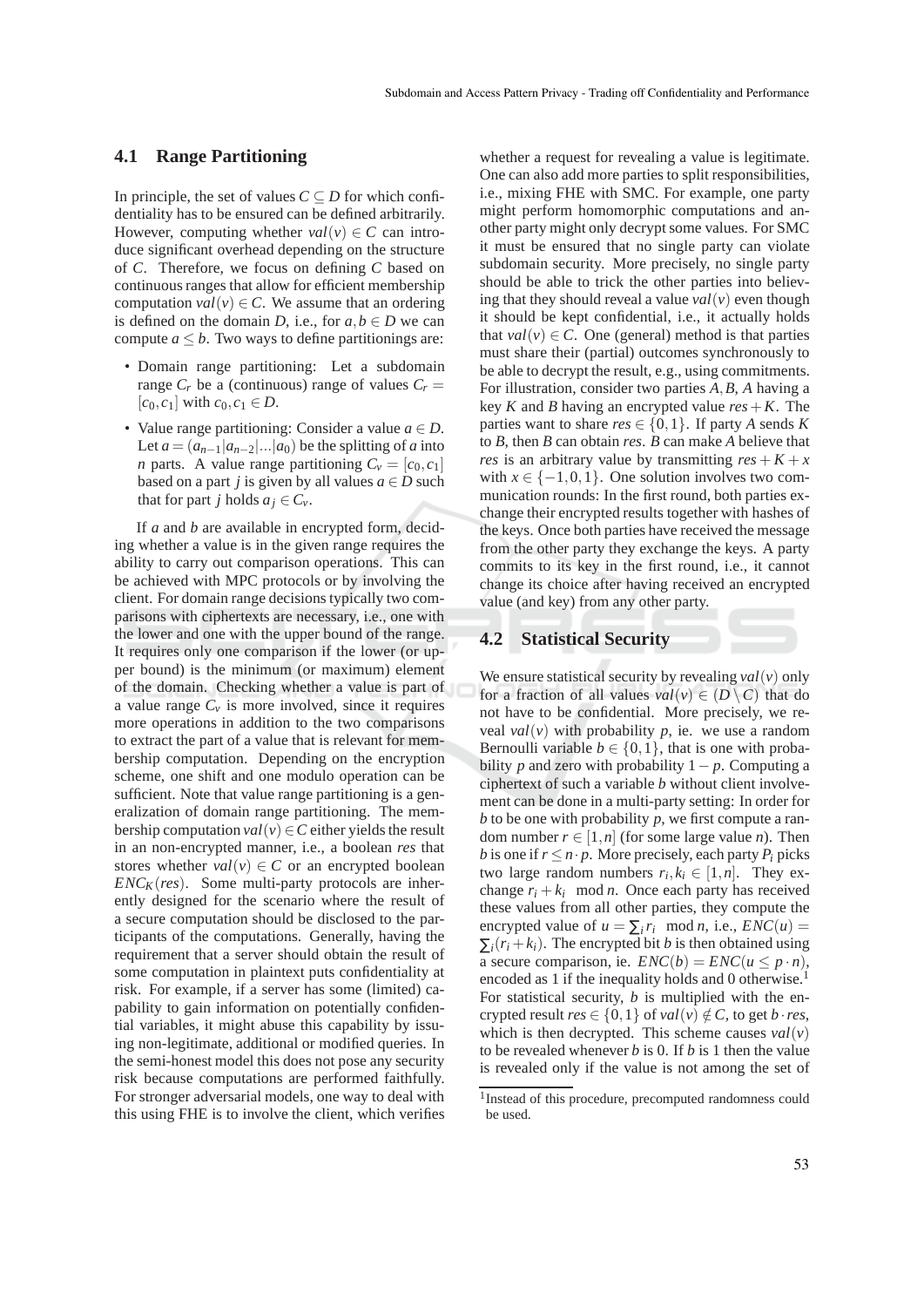values for which  $val(v)$  has to be kept confidential. Without statistical security a value is always revealed when the result *res* from checking whether  $val(v) \in C$ is true. Thus, we reveal fewer values in expectation with statistical security than without statistical security.

For FHE it is possible that a server runs a pseudorandom number generator where the seed and all generated random numbers are encrypted. However, this is not sufficient, since a decision must be made based on the chosen random number. If the server can decrypt the random number and thereby trigger a decryption of a potentially confidential value, we have the same problem as discussed for domain range partitioning, i.e., a server that is not acting according to the honest-but-curious model might abuse its power to gain confidential information. As mentioned above, additional servers or communication with the client can be used to prevent this.

## **5 APPLICATIONS**

Next, we discuss a variety of applications of subdomain security and statistical subdomain privacy.

### **5.1 Secure Operations**

The definition of subdomain privacy can be applied in a straightforward manner to speed up many operations. Consider a domain range partitioning  $C_r =$  $[c_0, c_1]$ . Assuming that a value  $val(v) \notin C_R$  is available in plaintext makes many operations significantly faster. This may be obvious if all operands of an operation are in plaintext, but it also holds for a variety of operations even if only one operand is in plaintext and the other remains encrypted.

The multiplication of a ciphertext and a plaintext can be carried out efficiently with additive encryption schemes. E.g., in a multi-party setting (such as (Schneider, 2016)) computing  $ENC(a \cdot b)$  given *a* in plaintext and  $ENC<sub>K</sub>(b)$  encrypted with key *K*, where one party holds  $ENC(b) = b + K$ , another party *K*, the parties can both multiply their values by *a*, i.e. one party gets  $a \cdot ENC(b) = ab + aK$  and the other  $aK$ . Decryption of  $a \cdot ENC(b)$  with  $aK$  indeed yields the product, i.e.  $a \cdot ENC(b) - aK = a \cdot b$ . This multiplication can be done without communication between the two parties. In contrast, the same operation requires several message exchanges if both *a* and *b* are encrypted. Similarly, the additively homomorphic Paillier cryptosystem (Paillier, 1999) supports the multiplication of a ciphertext and a plaintext, while it is not possible to multiply two ciphertexts. Therefore, subdomain privacy can in some cases enable the use of the Paillier cryptosystem rather than resorting to fully or somewhat homomorphic encryption mechanisms, which are typically much slower.

Value range partitioning is generally less effective than domain range partitioning and it often requires more care. For each value *val*(*v*) a plaintext part and an encrypted part needs to be maintained. Associative operations can then be carried out using different algorithms for each part. As an example, assume that the last *k* bits of a variable are not confidential. Thus, we have for a value  $val(v)$  an encrypted part *enc<sub>v</sub>* for the higher order bits and a plaintext part *plain<sup>v</sup>* for the last *k* bits. Multiplying two variables  $u, v$  requires computing  $val(u) \cdot val(v)$ in the following way. We compute the part of the product  $u \cdot v$  that must remain encrypted, i.e.,  $enc_{u \cdot v}$  =  $enc_u \cdot enc_v \cdot 2^{2k} + (enc_u \cdot plain_v + enc_v \cdot plain_u) \cdot 2^k$  and the part of the product that is kept as plaintext, i.e.,  $plain_{u,v} = plain_{u} \cdot plain_{v}$ . Even though this increases the number of operations, the duration of the multiplication where both operands are ciphertexts typically exceeds the others considerably. The running time of ciphertext operations typically increases at least linearly with the (bit) size of a value. Thus, reducing the number of bits of an operand might yield computational savings for an overall performance improvement. Note, that  $plain_{u\cdot v}$  might be larger than  $2^k$ and therefore an attacker might gain some information about bits other than the last *k* bits. Depending on the application this might be acceptable or not. If this is not allowed, one can use only  $k/2$  bits per plaintext part, which ensures that nothing is leaked for an individual operation. For multiple operations, it can be necessary to further reduce the size of the plaintext parts.

Another operation that benefits from value range partitioning is finding an encrypted value in a sorted array. Comparisons are generally expensive operations when performed on encrypted data. In case, we do not have to keep the last *k* bits for numbers consisting of *n* bits confidential, we can organize the data structure such that we first search for prefixes of the first  $n - k$  bits. For a value *a* to be searched we find the largest value that is smaller than the prefix of *a* and then the smallest value that is larger than the prefix of *a*. The exact value can then be found by looking only at those values in the range for which the last *k* bits match. For binary search this can reduce the number of comparison on encrypted data from log*n* to  $log(n/k)$ . Binary search might leak access patterns (for non-oblivious data access), which not be acceptable. Resorting to linear search for hiding access pat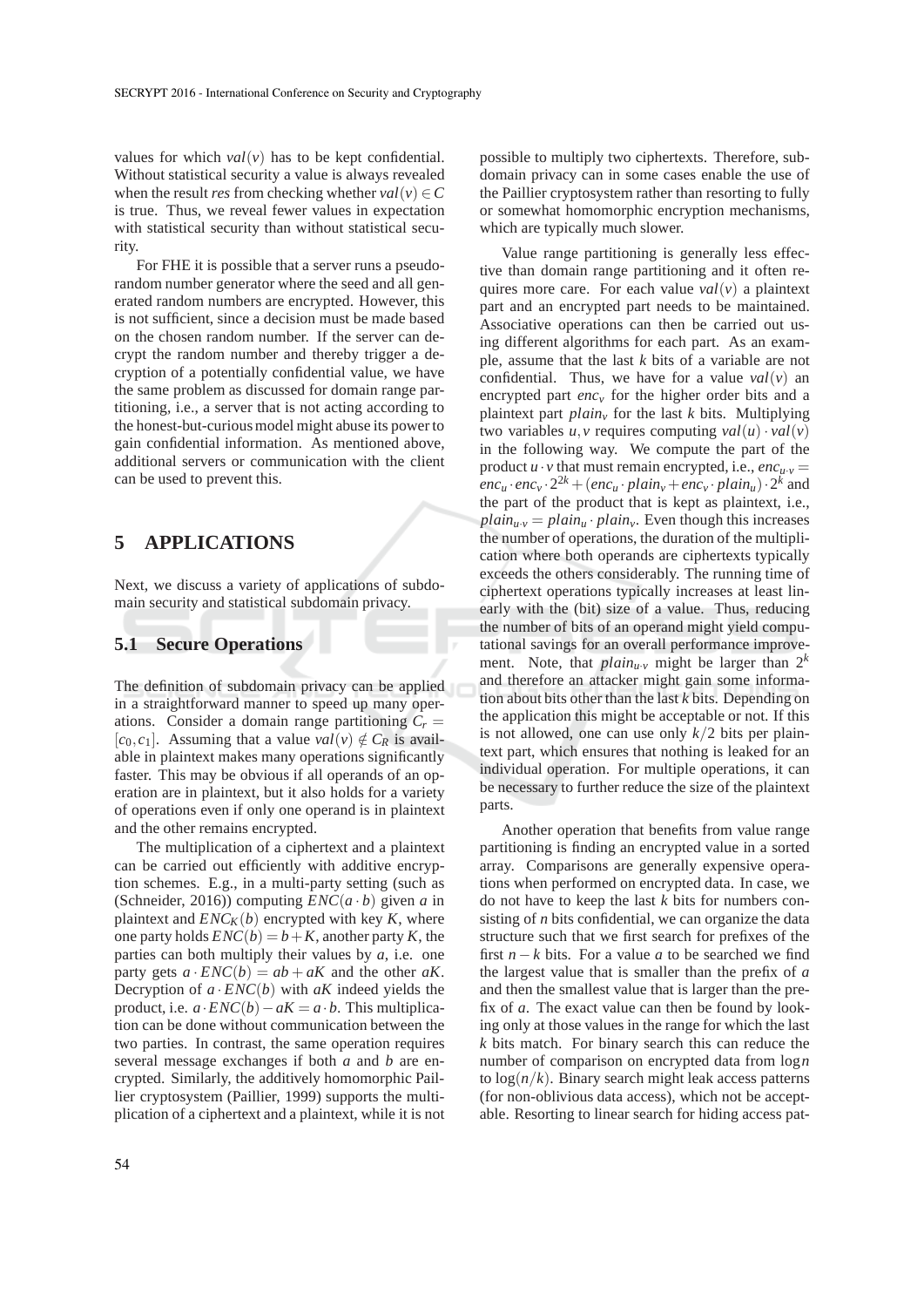terns could solve this problem. Subdomain privacy reduces the comparisons on secure data from *n* to *n*/*k*.

#### **5.2 Secure Conditions**

Securing conditions requires executing both branches of a condition. This can lead to a prohibitive increase in running time according to Theorem 2. Using (statistical) subdomain privacy, the evaluation of some conditions can be disclosed without violating confidentiality constraints and thus only one branch needs to be executed. In other words, confidentiality can be maintained by revealing the evaluated condition in some cases, depending upon the variables and their values involved in the evaluation of the condition. This enables the system to only execute one of the two branches in these cases.

Our notions of (statistical) subdomain privacy covers the scenario where we want to secure a statement of the form:

#### if(cond) then *CodeBlockA*; else *CodeBlockB*;

One straightforward way is to disclose the evaluation of the "if" condition with some probability *p* irrespective of the values involved, e.g., by defining a variable *STATDOM*( $v$ , {*true*, *f* alse},  $p$ ) with  $v :=$ *cond*. A slightly more advanced option is to reveal the result of the condition only in case it is true (or false) with some probability, i.e., by defining  $STATCOM(v, true, p)$ . The second option is of particular interest if one branch is rarely executed but is very costly to execute. In some cases, with subdomain privacy, conditions can be evaluated on nonencrypted data. In the example from the previous section, where the last *k* digits are not kept confidential for a variable  $\nu$ , a condition

$$
if(a \mod 2^k = 0)
$$

can be evaluated using plaintext operations.

When using a multitude of nested "if" statements, several strategies can be employed to balance security and performance, e.g., following all traces until the number of traces has reached a certain limit, selectively revealing the result of "if" conditions depending on their information leakage, or branching factor or making the choice dependent on the runtime overhead of a branch. These strategies can be implemented using the concept of subdomain privacy.

#### **5.3 Secure Loops**

In order to perfectly secure a loop we must execute the maximal number of possible iterations for any input according to Theorem 1. This can cause an extremely high overhead compared to executing only

the operations necessary to fulfill an algorithm's purpose. Therefore, we often have to balance security and performance. A simple approach is to limit the maximal number of iterations to a fixed value. If any more iterations are needed, then the leakage of information must be either implicitly accepted or variants of the loops that are performed on non-confidential data have to be carried out. Another approach is to use statistical subdomain privacy and reveal the evaluation of a condition only with a certain probability *p* after each iteration. Thus, in the example (see Algorithm 1) we can define a condition variable *cond* :=  $F_0(X) \in \{0, 1\}$  and define *subCond* := *STATDOM*(*cond*,{}, *p*). This means that we can reveal any value of *cond* (i.e.,  $\{0,1\}$ ), but only do so with probability  $p$ . In Algorithm 1 we use the function *Revealed*(*subCond*) to indicate whether subCond can actually be revealed in this iteration or not. One might also choose a deterministic function depending on the current iteration number to decide when to reveal a value.

Algorithm 1: Securing a while loop.

- 1: {Original Loop with Variables *X* and Functions  $F_0, F_1$ }
- 2: **WHILE** $(F_0(X) = 1) X = F_1(X)$
- 3:
- 4: {Transformed, Perfectly Secure Loop}
- 5: *maxIter* := Maximum iterations for any input *X*
- 6:  $n_i := 0$ 7: **repeat**
	-
- 8:  $ENC(cond) := ENC(F_0(X))$ <br>9:  $FNC(X) := FNC(cond)$  $ENC(X) := ENC(cond) \cdot ENC(X) + (1 ENC(cond)) \cdot ENC(F_1(ENC(X)))$
- $10<sup>1</sup>$  $n_i := n_i + 1$
- 11: **until**  $n_i = maxIter$
- 12:
- 13: {Secure Loop With Subdomain Private Condition}
- 14: **repeat**
- 15:  $ENC(cond) := ENC(F_0(X))$ <br>16:  $ENC(X) := ENC(cond)$
- $ENC(X) := ENC(cond) \cdot ENC(X) + (1 ENC(cond)$ *ENC* $(F_1(ENC(X)))$
- 17:  $subCond := STATDOM(F_0(X), \{ \}, p)$  {Evaluate} Loop-Condition and reveal it with probability *p*}
- 18: **until** *Revealed*(*subCond*) AND *subCond* = 1
- 19:
- 20:  $n_i := 0$  {Secure Loop With Fixed Intervals}
- 21: *nextReveal* :=  $c_0$  {we perform  $c_0$  iterations until first check}
- 22: **repeat**
- 23: **repeat**
- 
- 24:  $ENC(cond) := ENC(F_0(X))$ <br>25:  $ENC(X) := ENC(cond)$ .  $ENC(X) := ENC(cond) \cdot ENC(X) + (1 ENC(cond)) \cdot ENC(F_1(ENC(X)))$
- 26: *n<sup>i</sup>*  $n_i := n_i + 1$
- 27: **until**  $n_i = nextReveal$ <br>28: *nextReveal* := *nextRe*
- $nextReveal := nextReveal \cdot c_1 \{c_1 \}$  is increment factor}
- 29: **until**  $F_0(X) = 1$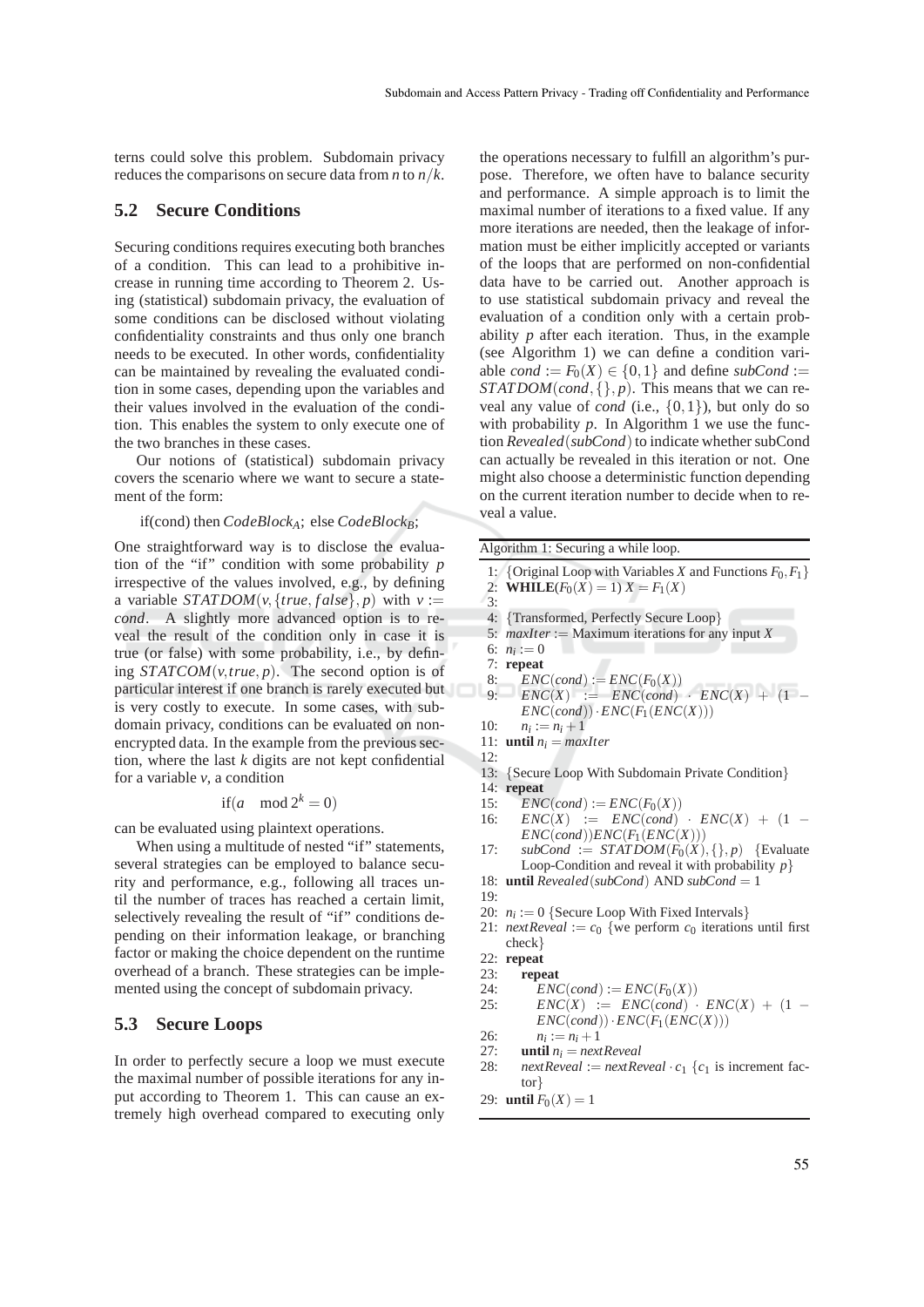So far we have used subdomain privacy to reveal the evaluation of a condition with a certain probability *p*. This means that the evaluation of the condition is revealed on average every  $1/p$  iterations. Here, we present an alternative that is deterministic and reveals a condition depending on the number of current iterations. This makes it easy to ensure certain degrees of privacy as well as runtime guarantees. For example, by always doubling the number of iterations until the evaluation of a condition is revealed we can ensure that the number of iterations is at most twice as much as the actual (minimum) number of needed iterations. In Algorithm 1, a minimum number of iterations  $c_0$ is always executed without disclosing the evaluation of any condition. Then, the total number of iterations that are performed until the next condition is evaluated and disclosed grows by a factor of  $c_1$  each time the condition is evaluated. This enables a fine-grained tuning of performance and security.

## **6 ACCESS PATTERN PRIVACY**

Memory access patterns might reveal information about the underlying plaintext. For instance, the number of input and output values of a data structure can potentially be revealed through memory access patterns. If the input is the name of a person and the output is her list of medical consultations then, typically, the length of the output should be hidden. Another example is a sorted array of encrypted values that is searched using binary search. Though it might be impossible to disclose what (precise) value is searched, the fact that the binary search algorithm stops at a specific element, e.g., the first element in the array, might prove valuable for an attacker. Hiding memory access patterns might cause significant performance penalties, eg. Corollary 1 states that it could be that a program needs to access just one memory location for a given input, but to hide patterns we must access many many more locations since other inputs require to access them. Therefore one might decide to hide access patterns only for a certain section of code or conditionally based upon values of a set of variables.

Let us discuss the case of searching a value in a data structure, which covers a variety of important applications such as database queries. For a search on an arbitrary data structure denote by *PAT* the set of all possible access patterns for a fixed set of memory locations and any input that one might search for. A single access pattern for a value  $val(v)$  is a sequence  $L(val(v)) := (l_0, l_1, \ldots, l_{n-1})$  of memory locations that

are needed to solve the problem by a specific algorithm, for example, for binary search  $l_0$  on an array of length *n* could be the center element  $n/2$ ,  $l_1$  could be the *n*/4th element and so on. Note that access patterns might differ in length. They might not be unique for each value in general, however, for simplicity we assume for our scenario that they are. Access subdomain privacy concerns the scenario where an access pattern should be hidden if the value of the variable *v* to be searched belongs to a set *C*. Otherwise, the confidentiality of *v* must still be protected, but access patterns can be revealed.

**Definition 3** (Access Subdomain Privacy)**.** *A variable v* with value val $(v) \in D$  is access subdomain private *for a set of values*  $C \subseteq D$  *with respect to a set of memory locations L, denoted by ACC*(*v*,*C*,*L*) *if for any value val* $(v) \in C$  *an attacker cannot disclose the access pattern L*(*val*(*v*)) *with probability of more than* 1/|*PAT*|*.*

The above definition implies that for a private value, we must access all memory locations that occur potentially in any of the access sequences. Moreover the length of the access patterns must not be disclosed by the number of memory locations accessed, e.g., by letting an algorithm access the same number of memory locations for all values in *C*. This can imply a significant increase in the running time. E.g. an access subdomain private algorithm can keep the number of comparisons carried out always the same, irrespective of the value to be found. A simple implementation of such an algorithm may perform a binary search for all values  $v \notin C$ , for which the access patterns do not need to be hidden. For the values in *C*, all elements are inspected, i.e., to find a value *v* in a sorted array *A*, *v* is compared with each value  $a_i \in A$ , returning an encrypted bit  $b_i$  being 1 if  $v = a_i$  and 0 otherwise. Thus the access pattern is always the same for any  $v \in C$ . In this implementation searching for values in *C* takes linear time instead of logarithmic time.

Additionally, subdomain privacy can be extended to relax the requirement of not revealing anything about the access pattern. E.g., there are scenarios with confidentiality constraints where the approximate positions within an array that is being accessed can be revealed but not which index exactly corresponds to the item to be found. In this case, a subdomain private binary search only needs to hide the last steps. Such a scheme can exploit value range partitioning.

Compared to traditional access privacy where all values of a variable require the use of pattern hiding techniques, subdomain privacy imposes the corresponding performance penalty only on a subset of values.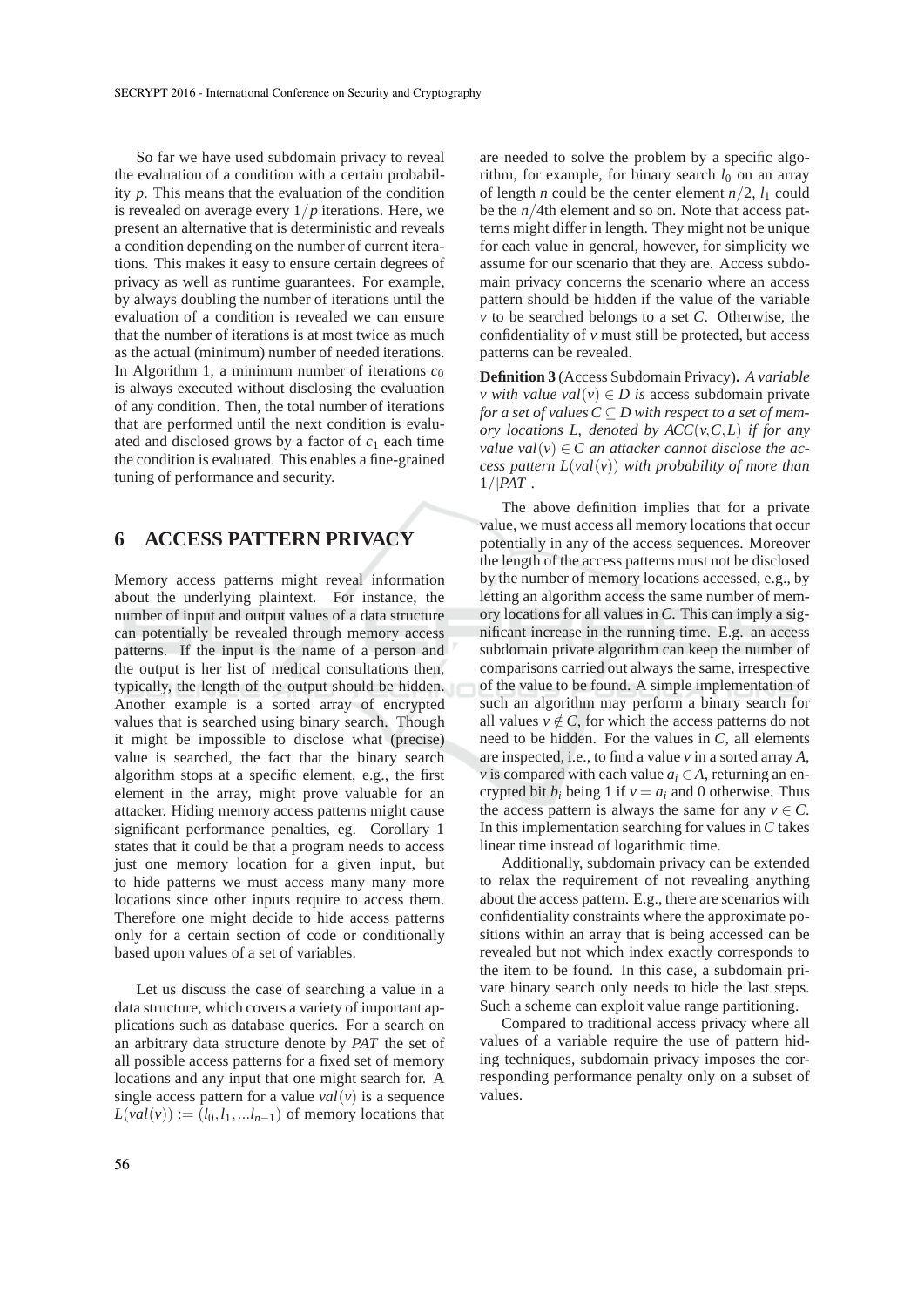## **7 EVALUATION**

We have evaluated our method for a selected set of operations and the JOS scheme (Schneider, 2016). It should be clear from prior descriptions that the usefulness of all concepts allowing for a more fine grained description of privacy for variables depends heavily upon the privacy requirements of the data at hand. Thus, it is not possible to make precise general statements with respect to performance gains. However, our selected applications should give some guidelines stating well-founded examples from health-care and industry. What is evident from prior descriptions is that (statistical) subdomain and access subdomain privacy introduces some overhead, i.e., for a value we must determine whether it is to be kept confidential or not. This always requires at least one comparison using an encrypted value. Additionally, the compilation and execution of the program becomes more involved, since we must change code at runtime, i.e., a multiplication of two variables *a*,*b* might be performed using a protocol for encrypted values, a protocol for nonencrypted values or a protocol using one encrypted value and one non-encrypted value. The later source of overhead reflects only in local computation. In our evaluation we therefore compared against a system that does not support our presented privacy notions at all.

#### **7.1 Subdomain Privacy**

In Section 4 we described a scenario where common ("normal") values can be public, but exceptional values should be kept private and require special treatment. Algorithm 2 below shows a control algorithm with this behavior. It contains a simple branch for normal data  $(v \le 50)$  and a more complex branch for abnormal data ( $v \in [50, 1000]$ ).

НN

Figure 1 shows the speedup for 10000 executions depending on the probability that a value  $\nu$  is normal for three scenarios: i) without subdomain privacy, ie. treating all values confidentially; ii) with domain privacy  $DOM(v, [50, 1000])$  and iii) statistical subdomain privacy *STATDOM*(*v*,[50,1000],95%). Note, that even when all data is normal, we receive the data in encrypted form and must first check, if it is normal or not. This requires secure operations, ie. two comparisons of the value *v* with the lower and upper bound, i.e. 50 and 1000, yielding two encrypted bits. Since Algorithm 2 requires about seven comparisons (plus some computations) the speedup factor is inherently limited to roughly 10-20 – even if all data is normal. Using subdomain privacy yields a factor of about 800% speedup in this case. If all

Algorithm 2: Control Algorithm for Benchmarking.

1: **if**  $v > 50$  **then** 2: {Abnormal data, handle with *x*, *v* confidential}<br>3: **if**  $v > 700$  then if  $v > 700$  then 4:  $x = a_9 \cdot \sin(v)$ <br>5: **else if**  $v > 600$  tl else if  $v > 600$  then 6:  $x = a_7 \cdot \sin(v)$ <br>7: **else if**  $v > 500$  tl else if  $v > 500$  then  $8: 0.8$ else if  $v > 100$  then 10:  $x = a_2 \cdot \sin(v)$ <br>11: **else** 11: **else** 12:  $x = a_1 \cdot \sin(v)$ <br>13: **end if** end if 14: **else** 15: {Normal operation, *v* non-confidential}<br>16:  $x = a_0 \sin(v)$  $x = a_0 \cdot \sin(v)$ 17: **end if**



Figure 1: Speed up for Control Algorithm.

data is abnormal then subdomain privacy has a slight negative impact, ie. a slow down of about 10%, since all data is treated confidentially and the two comparisons to determine whether a value is normal or not comprise overhead. Statistical subdomain privacy behaves worse, since in addition to the two comparisons for determining whether a value is normal, it also requires a generation of a (secret) random number and comparison of the number with the percentage given in the definition of statistical subdomain privacy.

The second benchmark assumes 1 % of values are abnormal and focuses on the behavior of statistical subdomain privacy depending on its security parameter  $p_s$ . Figure 2 shows the speed up when using statistical subdomain privacy, i.e. *STATDOM*( $v$ , [50, 1000],  $p<sub>S</sub>$ ), for varying revelation probability  $p<sub>S</sub>$  for disclosing whether  $val(v)$  given that *val*(*v*)  $\notin C$  in Algorithm 2. If we do not reveal any values, statistical subdomain privacy comes with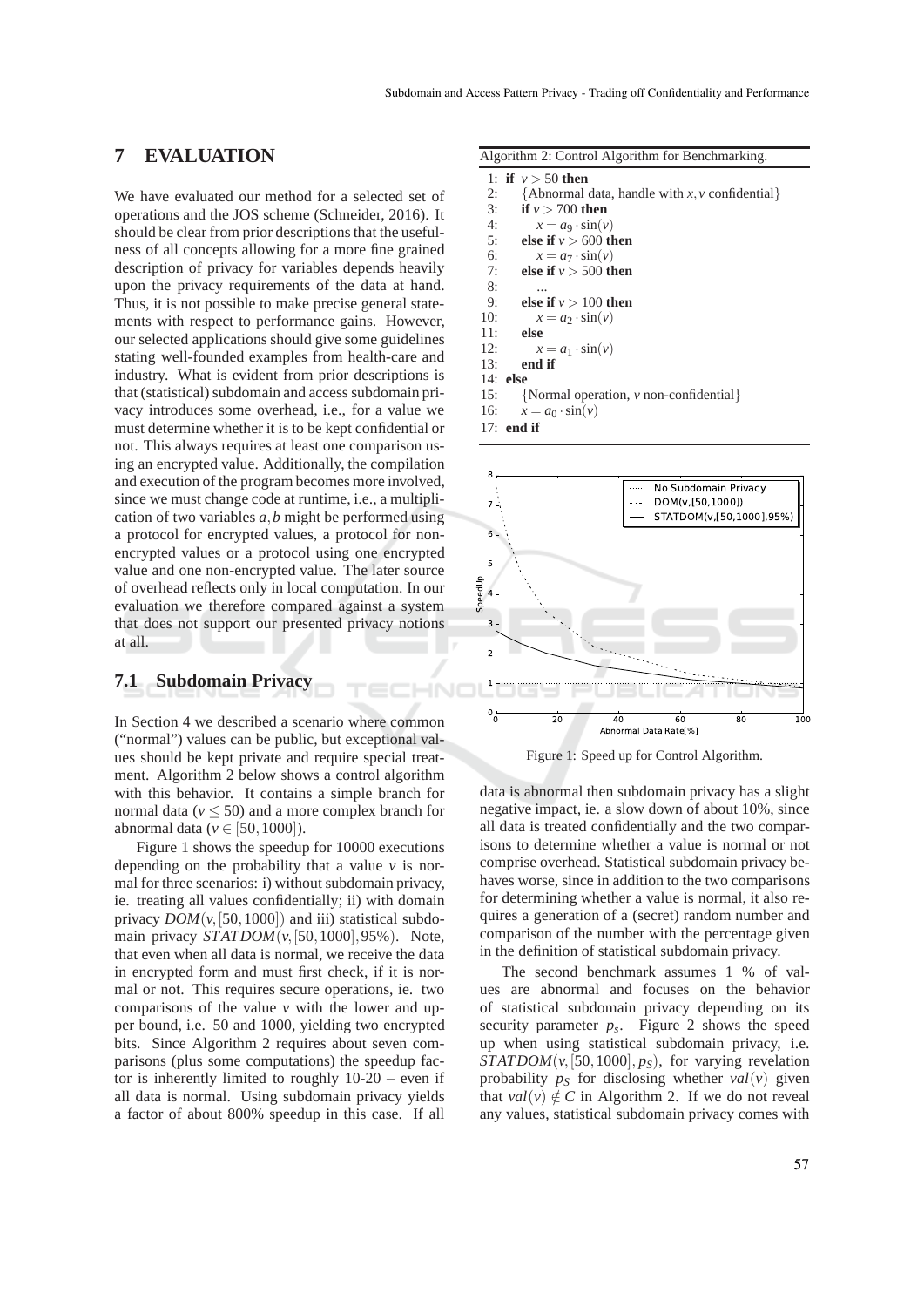

Figure 2: Speed-up for Control Algorithm for varying parameter for statistical subdomain privacy.

a slight run-time increase of about 10%. Good speedups are achieved for large values of *p<sup>S</sup>* exceeding a factor of 6.

Next, we use synthetic clinical data of patients having some disease and healthy persons. We look for patterns, eg. we want to determine whether specific patterns like genes in the DNA correlate with a disease, or whether a specific pattern in body temperature over time is characteristic for a disease. We model the data by a binary sequence of 1000 bits and try to find 10 bit sequences of 10 bits each. For healthy patients we are allowed to decrypt the data and compute on plaintexts. For a specific pattern our algorithm simply checks from each position *i* whether the next 10 bits match the pattern. A minor concern is that in this case we have two variables, one being the health state bit  $h(A) \in \{0, 1\}$  of a person *A* and a second variable being the DNA *DNA*(*A*) of person *A* represented by 1000 bits. So far, we have only discussed the notion of subdomain privacy for a variable *v* depending on the value *val*(*v*) of variable *v* itself but not dependent on the value  $val(w)$ of another variable *w*. The extension is rather simple: All we need is that a variable *v* should be kept confidential if a variable *w* is kept confidential. An alternative but generally less efficient approach is to concatenate variables, ie.  $data(A) = h(A)|DNA(A)$ and to define subdomain privacy by only considering the value of the first bit, ie. the 1001*st* bit, yielding  $DOM(data, [2^{1000}, 2^{1001} - 1])$ . We went for the latter option, since it is supported out of the box by our implementation.

Figure 3 shows the speedup for 10000 persons depending on the probability that a person is healthy. Up to somewhat less than one per cent of sick people the

speed up is more than two orders of magnitude. The maximum possible improvement is a factor of 100 for one per cent of sick people. Getting close to this ratio is only possible, since the duration of the secure comparisons to check if a variable can be revealed are insignificant compared to the costs of the computations that are done with the data afterwards. Given that there are only sick persons there is essentially no overhead.

In Figure 4 we assumed that 95% of persons are healthy and focused on the behavior of statistical subdomain privacy parameter. The maximum possible gain is a factor of 20 for a revelation probability of 100%, which we closely achieve. The decrease in speedup is exponential given a decrease in revelation probability.



Figure 4: Speed-up for pattern matching for statistical privacy.

#### **8 RELATED WORK**

There is a rich literature on (automatically) transla-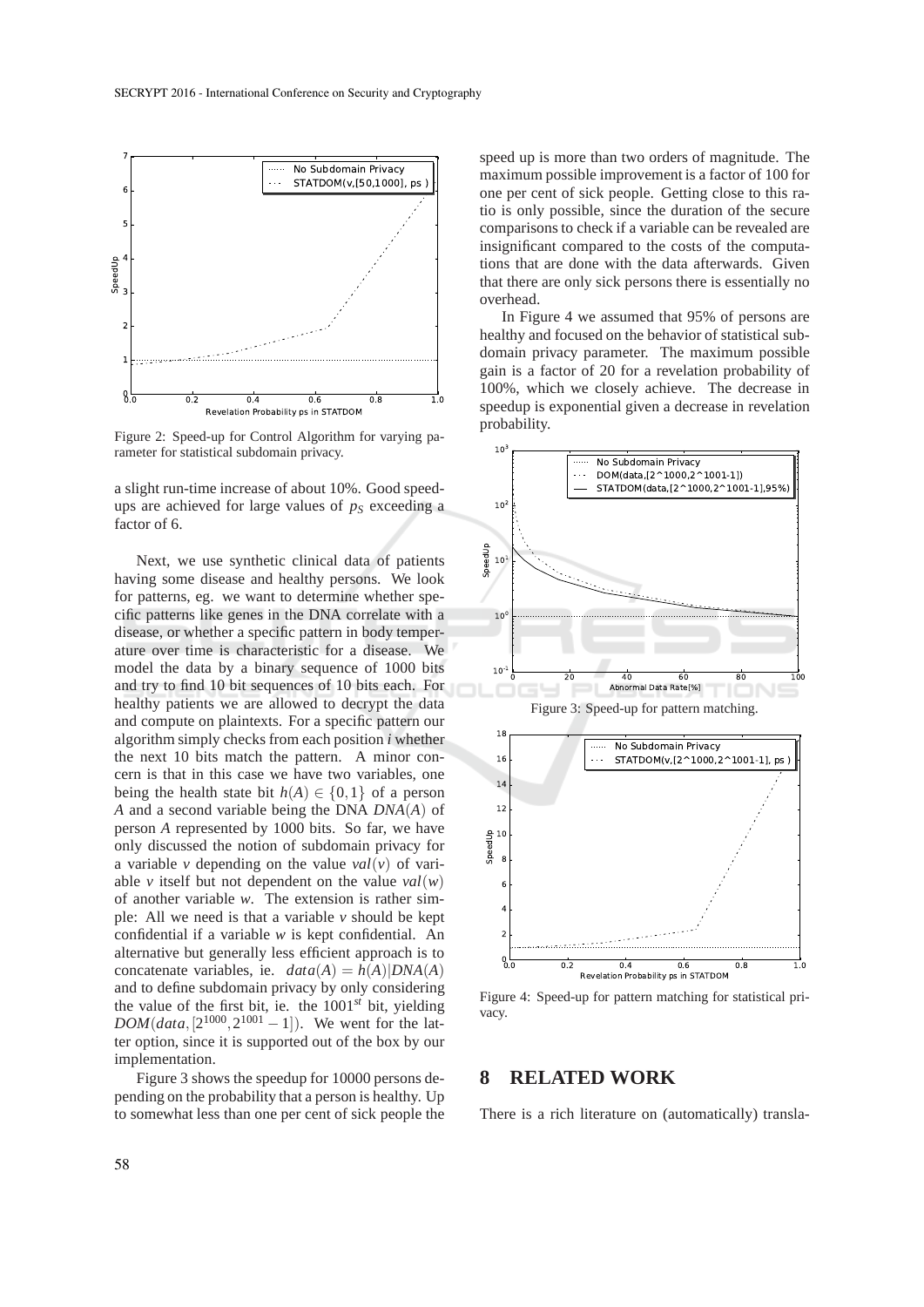ting code into equivalent code that can be executed in a SMC environment. Multiple existing SMC schemes have been combined into a framework that comes with its own programming language allowing the user to declare different kinds of so-called protection domains (Bogdanov et al., 2014). A protection domain serves as an abstraction of a set of SMC protocols. Another SMC compiler is provided in the Sharemind SMC framework (Laud and Randmets, 2015). The underlying motivation is maintainability which is achieved by introducing a domain specific language.

A variety of two-party protocols, i.e., garbled circuits, homomorphic encryption and hybrids, have been compared in (Ziegeldorf et al., 2015). The authors found significant differences in the running time. Building upon this finding, a mechanism has been proposed to automatically select the best protocol in order to maximize performance for two-party protocols using a cost model formulated as an integer program (Kerschbaum et al., 2014). Furthermore, a compiler has been introduced that allows the user to state whether a data item is public or private (Zhang et al., 2013). It also explicitly has a command for revealing a private value, i.e., making it public. In addition, it features explicit commands for executing commands in parallel, using threads of a thread pool. A formalized programming language for SMC based on Boolean circuits evaluated with the GMW protocol (Goldreich et al., 1987) has also been described and analyzed (Rastogi et al., 2014). Recently, several schemes have been combined, including Yao's garbled circuits, circuit randomization (Beaver, 1992), and boolean sharing (Goldreich et al., 1987), with conversion among them to adjust for different operations (Demmler et al., 2015). Both approaches also support mixed protocols, i.e., computations on encrypted and non-encrypted data.

There is a compiler for translating ANSI-C into secure two party computation based on garbled circuits (Holzer et al., 2012). It has a few (inherent) limitations, e.g., it can only handle bounded loops because the circuit grows with the number of iterations of a loop. Web-server operations can be made secure by translating (a subset of) C to secure code using partially homomorphic schemes as well as a small trusted computing base (Tople et al., 2013).

The database CryptDB enables the protection of data stored in a relational database while preserving the capability to run database queries (Popa et al., 2011). In this system, security also depends on the performed operations, i.e., certain operations such as comparisons require revealing more information about the confidential data. Searching on encrypted data has been treated by means of privacy-aware

bucketization (Hacıgümüş et al., 2007). The idea is that in a client-server setting in which the server hosts a database, a client retrieves all values of a bucket and decrypts them and searches within the decrypted data. Thus, the server performs a preselection of values. The paper also discusses the level of information disclosure due to bucketization and algorithms to minimize information disclosure (depending on the data). Parts of this work also discuss search but in the context of memory access patterns. However, we do not send the entire content of a bucket to a client. Furthermore, our definition of value range partitioning explicitly reveals parts of a value. This is also not done in privacy-aware bucketization. Memory access patterns can also be hidden using ORAM, eg. (Stefanov et al., 2013; Bindschaedler et al., 2015). However, it comes at least with log*n* overhead, where *n* is the memory size (Goldreich and Ostrovsky, 1996).

Non-interference (Goguen and Meseguer, 1982) is the property of a system that its behavior and nonconfidential output, observed by an unprivileged user (attacker), do not allow to infer confidential inputs. There has been a lot of work on determining whether programs achieve this property as well as constructing such programs, see (Sabelfeld and Myers, 2003) for a survey. In this context, our encrypted inputs and outputs can be seen as the confidential (high) variables. In contrast to our work, all possible input values are considered equally sensitive. Most closely related to our work is quantifying information flow (Clark et al., 2005; Clarkson et al., 2009) which quantifies, in terms of entropy and probability, how one can learn more about the value of confidential input variables by observing a program's behavior or its non-confidential outputs.

## **9 CONCLUSIONS**

Perfect security – though highly desirable – remains often a distant dream in reality. Aside from errors in implementation, e.g. Heartbleed Bug, unproven assumptions, e.g. hardness of prime factorization, overhead related to security is often a key limitation. Whereas securing communication is a standard (and rather efficient) procedure using symmetric key cryptography such as AES supported in hardware, for computation on encrypted data it is impossible for many kinds of programs to achieve a 'reasonable' performance overhead compared to computations on plaintext. Therefore, the only way out is to trade off security and performance. Our paper addresses this need by introducing the concept of subdomain privacy, which formalizes the idea of decrypting a vari